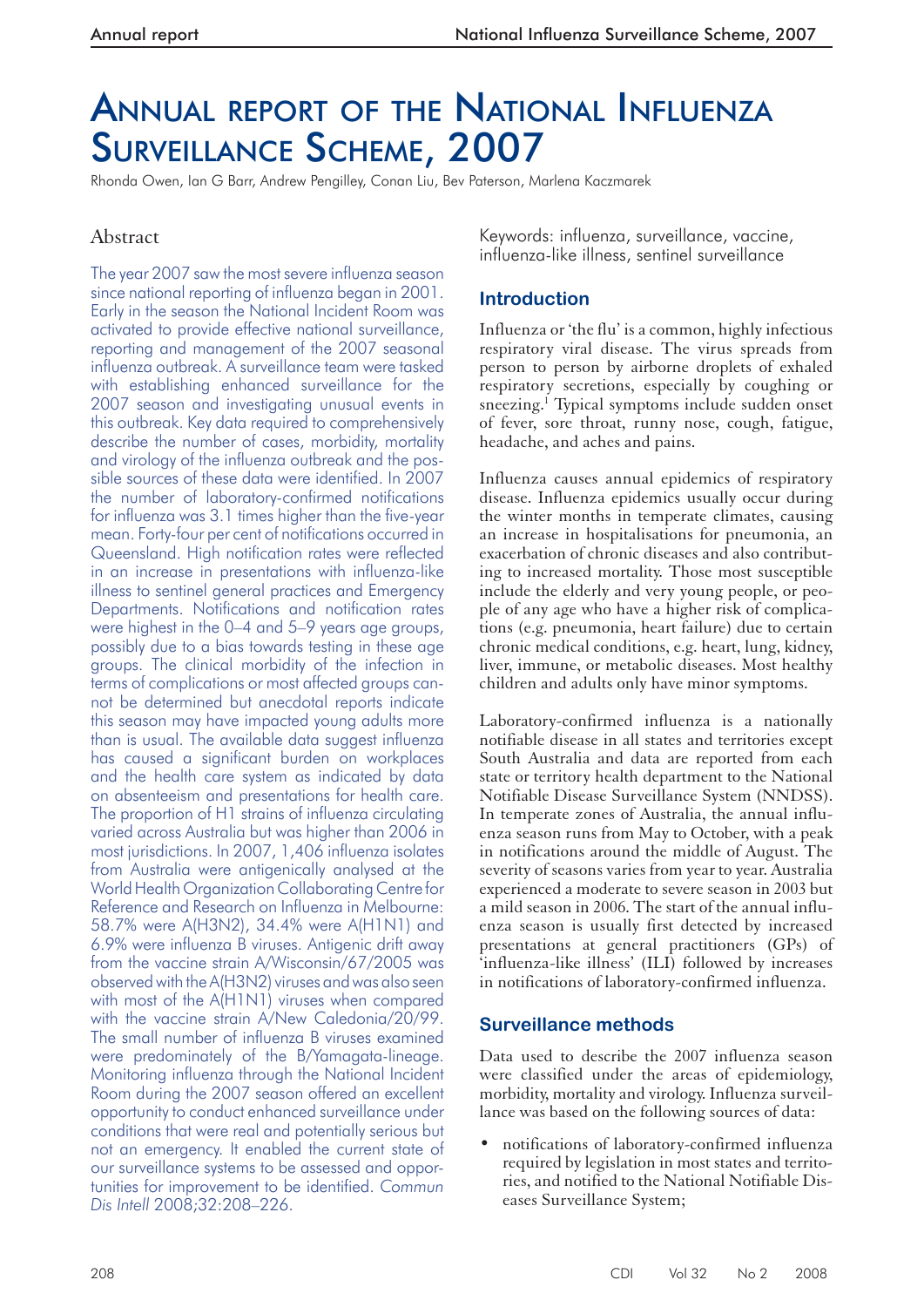- subtype and strain data of circulating influenza viruses provided by the World Health Organization (WHO) Collaborating Centre for Reference and Research on Influenza;
- consultation rates for ILI diagnosed by sentinel general practitioners;
- consultation rates for ILI diagnosed by New South Wales sentinel hospital emergency departments;
- testing rates for influenza by New South Wales sentinel laboratories;
- media monitoring of reports of influenza outbreaks and deaths or of influenza impacts on hospitals;
- absenteeism data from a national employer; and
- New South Wales and Australian Bureau of Statistics (ABS) mortality data.

## **National Notifiable Diseases Surveillance System**

In 2007, laboratory-confirmed influenza was a notifiable disease under state and territory legislation in all jurisdictions except South Australia. Laboratory notifications were sent to NNDSS for national collation. Although influenza was not a notifiable condition in South Australia, laboratory notifications were generally provided to NNDSS. In this report, data were analysed by the date of onset, but when this was not available the earliest date from either the specimen collection date or notification date was used.

Age, sex, method of laboratory diagnosis and postcode or locality of patient residence was included in NNDSS notifications. Maps were produced using ArcGIS.

#### **Sentinel general practitioner surveillance**

Sentinel general practitioner surveillance schemes for influenza monitor consultations for ILI. In Australia, there are five such schemes: the Australian Sentinel Practice Research Network (ASPREN), which collects data at a national level from approximately 90 general practitioners from six states and territories (Australian Capital Territory, New South Wales, Queensland, South Australia, Victoria, Western Australia); the Queensland Influenza-like Illness Sentinel Surveillance in General Practice Program; the Victorian Influenza Surveillance Scheme; Western Australian sentinel general practices; and the Northern Territory Tropical Influenza Surveillance Scheme. ASPREN and the Northern Territory Tropical Influenza Surveillance Scheme report ILI rates throughout the year, while the other sentinel surveillance schemes report only from May to October each year. The national case definition of ILI is: presentation with fever, cough and fatigue. All sentinel surveillance schemes, including ASPREN, used the national case definition for ILI in 2007.

#### **Emergency department surveillance**

Rates for influenza-like illness presentation were collected from 30 emergency departments (ED) across New South Wales and data were provided to the Surveillance Branch, Office of Health Protection (OHP) within the Australian Government Department of Health and Ageing (DoHA), on a weekly basis, through the New South Wales Influenza Surveillance Report.

#### **Laboratory surveillance**

#### *WHO Collaborating Centre for Reference and Research on Influenza*

The WHO Collaborating Centres for Reference and Research on Influenza located in Australia, Japan, the United Kingdom and the United States of America, are responsible for analysing influenza viruses collected through an international surveillance network involving 122 National Influenza Centres in 94 countries. The Melbourne Centre analyses viruses received from Australia and from laboratories throughout Oceania, the Asian region and beyond. All virus isolates are analysed antigenically and a geographically and temporally representative number of viruses, together with any strains demonstrating uncharacteristic reactions during antigenic characterisation, are further analysed by genetic sequencing of the viral haemagglutinin gene and the neuraminidase gene. Together with serological and epidemiological data, this forms the basis from which WHO makes recommendations in February (for the Northern Hemisphere) and in September (for the Southern Hemisphere) for the vaccine formulation to be used in the following winter.

WHO vaccine formulation recommendations are made in the context of strains that are antigenically 'like' laboratory reference strains that are named according to a standard nomenclature for influenza viruses. For human isolates this nomenclature is based on type, the place of isolation, sequential number and year of isolation and for influenza A, the subtype of the HA and NA may also be included in brackets after the designation. An example of a human isolate is A/Sydney/5/97(H3N2), an influenza A(H3N2) virus that was the 5th sequential influenza A isolated in Sydney in the year 1997. The WHO recommendations<sup>2</sup> are then translated into actual virus strains acceptable to regulatory authorities and vaccine manufacturers by national and regional committees (such as the Australian Influenza Vaccine Committee.)3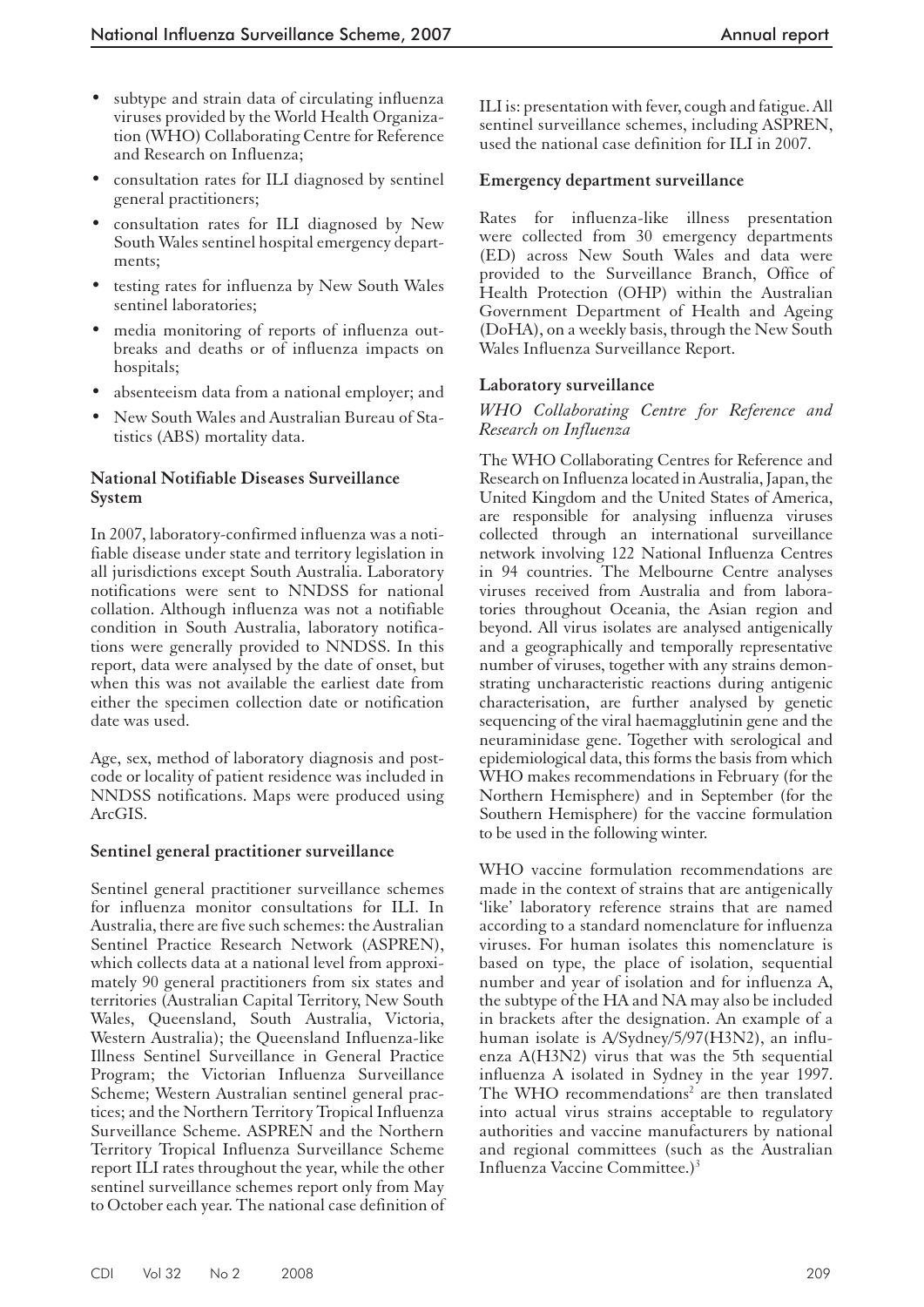The New South Wales sentinel laboratory network collects influenza virology testing data from six major public laboratories and influenza serology testing data from three. The number of laboratory requests for influenza laboratory tests were obtained weekly from New South Wales Influenza Surveillance Reports.

## **Absenteeism surveillance**

A major nationwide employer, provided sick leave absenteeism data collected weekly for 2007. Absenteeism, defined as an absence for any reason for 3 or more consecutive days, was presented as a rate per 100 employees per week, on an average of 32,798 employees per week.

# **Media surveillance**

Media information was sourced from Australian media clippings (Google News, Media Monitor) for the period 1 July to 30 August 2007. Clippings were scanned for articles relating to the 2007 influenza outbreak, particularly those relating to health system capacity.

# **Mortality**

Death certificate data from the New South Wales Registry of Births, Deaths and Marriages provided an estimate of the number of deaths from pneumonia and influenza in New South Wales and compared the rate per 1,000 deaths with predicted seasonal mean plus a 95% confidence interval. These were obtained weekly from the New South Wales Influenza Surveillance Report.

Deaths data compiled by the ABS from information provided by the state and territory Registrars of Births, Deaths and Marriages, and coded using the tenth revision of the *International Classification of Diseases and Related Health Problems* (ICD-10) were used to estimate historical levels of influenza deaths. In this report, deaths for 2006 with an underlying cause of influenza and pneumonia (ICD-10 J10–J18) are presented.<sup>4</sup>

Information on the sudden child deaths which were a feature of this year's season, was obtained during teleconferences or through the media.

# **Morbidity data**

There was no effective measure of morbidity of disease readily available during the influenza season. Instead, morbidity was assessed through a number of indicators including:

absenteeism surveillance;

- Paediatric Intensive Care Unit admissions to intensive care units (ICUs) and deaths collected by the Australian Paediatrics Surveillance Unit (APSU);
- emergency department presentations for ILI in New South Wales;
- ILI presentations to GP surveillance and ED networks; and
- media reports.

Hospital admissions for influenza and pneumonia were not available during the season.

# **Results**

The 2007 influenza season began in late May with a very gradual increase in notifications above nonseasonal levels from week 21 (week ending 27 May). At this time, consultation rates for ILI were similar to those of 2006 with small increases evident in most jurisdictions.

#### **Increases in influenza notifications to the National Notifiable Diseases Surveillance System**

At the end of July 2007, routine analysis of NNDSS data by epidemiologists in the Surveillance Branch of OHP identified a steep rise in influenza notifications diagnosed from week 28 (week ending 15 July), with levels reaching those of the peak in the 2003 season. Further analysis showed that the national increase was due to an increase in notifications in several jurisdictions, particularly Queensland and Western Australia. While it was thought likely that the increase in Western Australia was an effect of the increased media following the child deaths in that state, it was thought unlikely that this was the cause of the increase in Queensland. By this time influenza notifications in several jurisdictions had already exceeded the highest levels recorded in recent years.

#### **Antigenic shift**

Analysis of NNDSS influenza typing data indicated a change in the proportion of circulating influenza subtypes from that seen in previous years. Typing data for Queensland showed an increase in the proportion of type  $A(H1)$  relative to type  $A(H3)$ . This change was reflected in the isolates typed by the World Health Organization Collaborating Centre for Reference and Research on Influenza (WHOCC) to that time, of which a significant proportion of cases were due to type  $A(HI)$ .

The increase seen in influenza notifications was discussed with, and confirmed by Queensland Health. A Communicable Diseases Network Australia/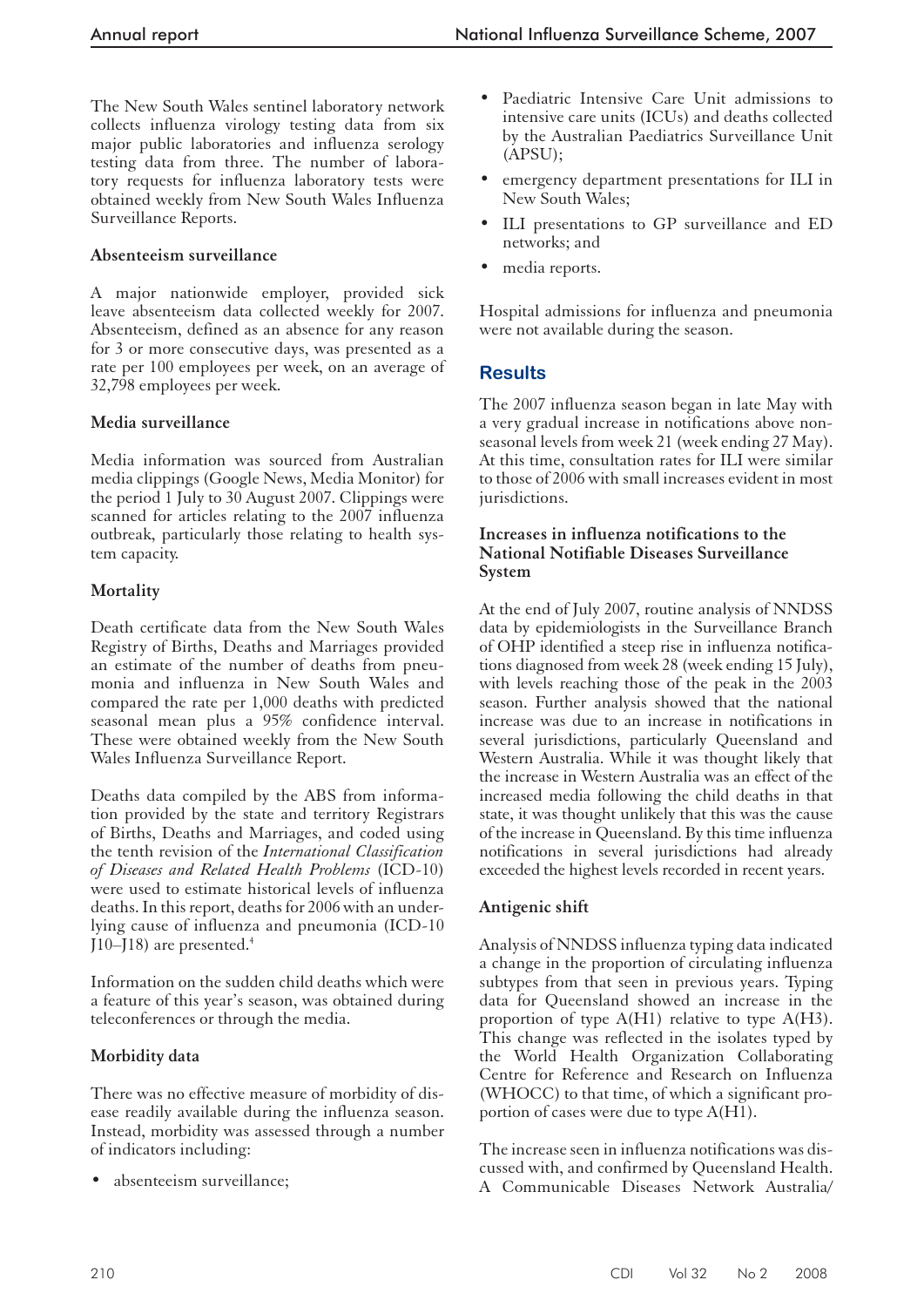Jurisdictional Executive Group teleconference was held to discuss the epidemiology of influenza in each jurisdiction.

Jurisdictional representatives reported that influenza notifications were higher than recent influenza seasons in Queensland, New South Wales, Western Australia, the Australian Capital Territory and Tasmania. Notifications had started to rise in Victoria and the Northern Territory. South Australia was experiencing a moderate level of cases. Similar increases were seen in ILI consultation data from sentinel general practitioner sites. The age and sex distributions of influenza notifications were the same as in previous years.

The Queensland representative confirmed an increase in type  $A(H1)$  with 44% being type  $A(H1)$ compared with 1%–5% in previous years and 25% nationally.

The WHOCC reported that early testing showed a difference in the proportions of H1 and H3 strains across jurisdictions. Western Australian and Victorian isolates were mainly type A(H3) while Queensland and New South Wales isolates were a mixture of type A(H1) and type A(H3). In recent years, 2005 was the only season with a significant proportion of type A(H1) strains circulating with other seasons being predominantly type A(H3).

The WHOCC also reported that the circulating H1 strain appeared to be a genetic drift of the 2007 vaccine strain, but that the 2007 vaccine was expected to provide protection. The circulating A(H1) strains were a mixture of the vaccine strain A/New Caledonia/20/99, and the drift strain A/Solomon Islands/3/2006-like which was not in the vaccine. All Queensland H1 isolates were A/Solomon Islands/3/2006–like.

#### **Laboratory confirmed cases**

The first increases in notifications of laboratory-confirmed influenza in the 2007 season were registered in late May (week 21) when 35 cases were diagnosed. Notifications peaked in mid-August (week 33) and were almost back to inter-seasonal levels by the end of October (week 44) (Figure 1). The total number of notifications for the year was 10,577, which was 3.1 times the 5 year mean (Figure 2).

It should be noted that South Australia ceased sending influenza data to NNDSS on 31 August after changing to a new state database.

The median time from diagnosis to notification was estimated at 4 days in 2007, with 90% of notifications received within 14 days. Twenty-six per cent of notifications were received after seven days and 10% after 14 days. This time was calculated as the earliest recorded date (either onset date, diagnosis date

**Figure 1. Laboratory-confirmed influenza notifications, 2007, by state or territory and week of diagnosis**

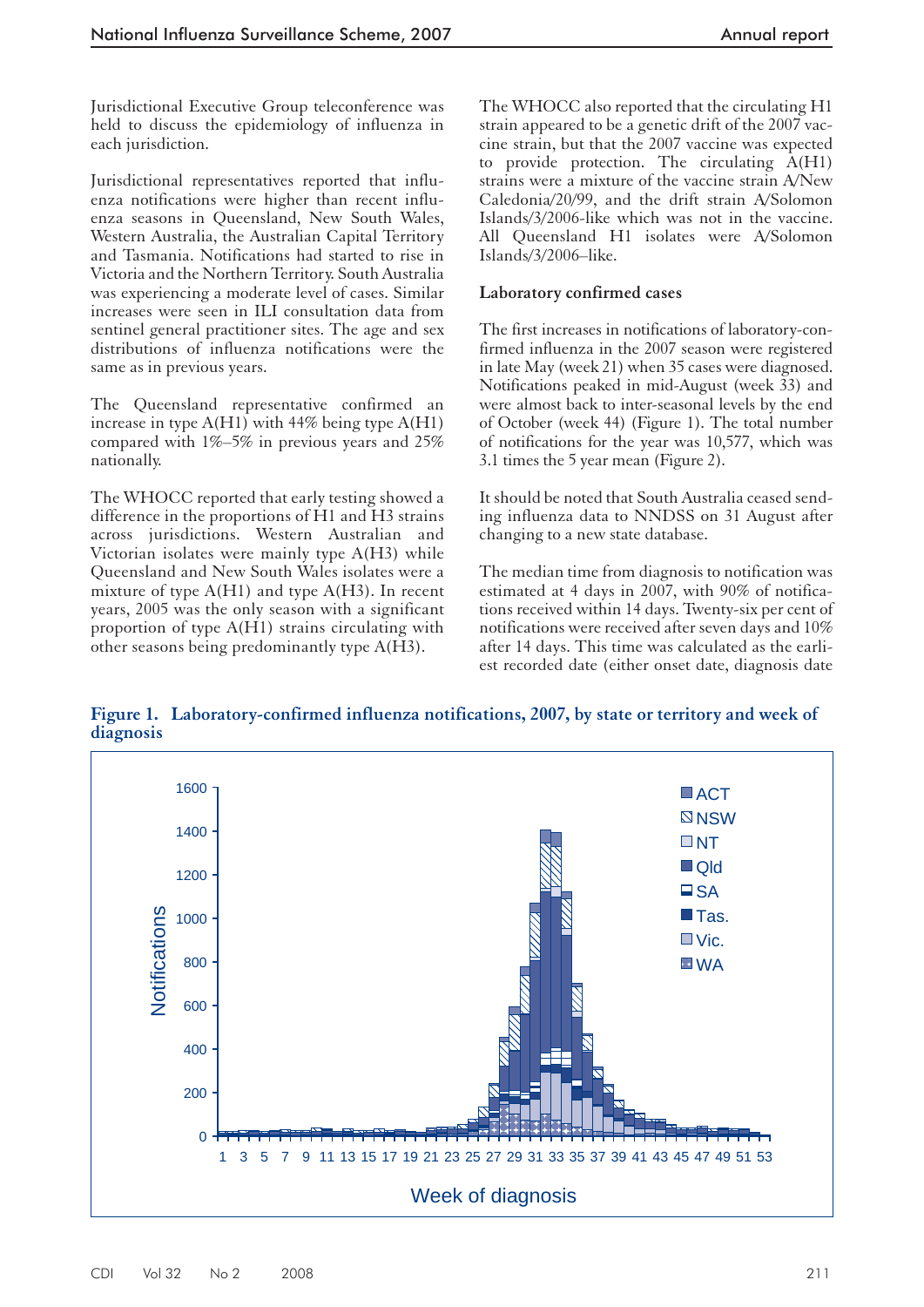#### **Figure 2. Laboratory-confirmed influenza notifications, 2003 to 2007, Australia, by month and year of diagnosis**



or laboratory date) to the date the information was received by the state or territory health department. In reality the timeliness was longer than this because of the additional time taken for notifications to be sent from the health department to NNDSS.

NNDSS laboratory confirmed notifications represent an unknown proportion of all influenza cases. Jurisdictions vary in the number and representativeness of samples they provide for laboratory confirmation and this affects the number of cases diagnosed and notified. The number of actual cases that each confirmed case represents varies between jurisdictions and between urban, rural and remote areas.

Media coverage of influenza deaths may also have increased the rate of presentations for health care and testing for influenza in children and thus laboratory diagnosis and notification. There appears to have been a large increase in influenza notifications from Western Australia following the deaths of 3 children, which were due to influenza (Figure 3).

### **Influenza-like illness consultations from sentinel general practitioner surveillance systems**

Data from the ASPREN Sentinel GP Surveillance System showed that for 2007 there were 6,125 notifications for ILI. An average of 63 doctors reported to ASPREN each week, with an average of 6,437 consultations per week (range 2,530–9,356).

The rate of consultations for ILI began to increase in early June, peaking mid-July to mid-August and began to drop at the end of August (Figure 4). The rate of consultations for ILI mirrors that of laboratory-confirmed influenza notifications but increases in ILI consultation rates precedes increases in noti**Figure 3. Number of laboratory confirmed notifications of influenza following paediatric deaths in Western Australia, National Notifiable Diseases Surveillance System, July to August 2007, by day of report**



fications by 1 to 2 weeks. The peak rate of ILI consultations to ASPREN in 2007 was approximately 50% higher than the peak rate reported in 2006.

Rates of ILI in individual state and territory sentinel GP surveillance systems, in general, mirrored the rates of influenza notifications in their jurisdictions (Figure 5). Western Australia was the only state where ILI consultation rates were lower in 2007 than in 2006.

Data provided by ASPREN were aggregated and did not allow for further analysis. A breakdown of sentinel GP data by state, postcode, age and sex would help to identify the demographics and geographic location of people presenting to general practitioners with ILI.

## **Figure 4. Consultation rates for influenzalike illness, ASPREN, 2006 and 2007, by week of report**

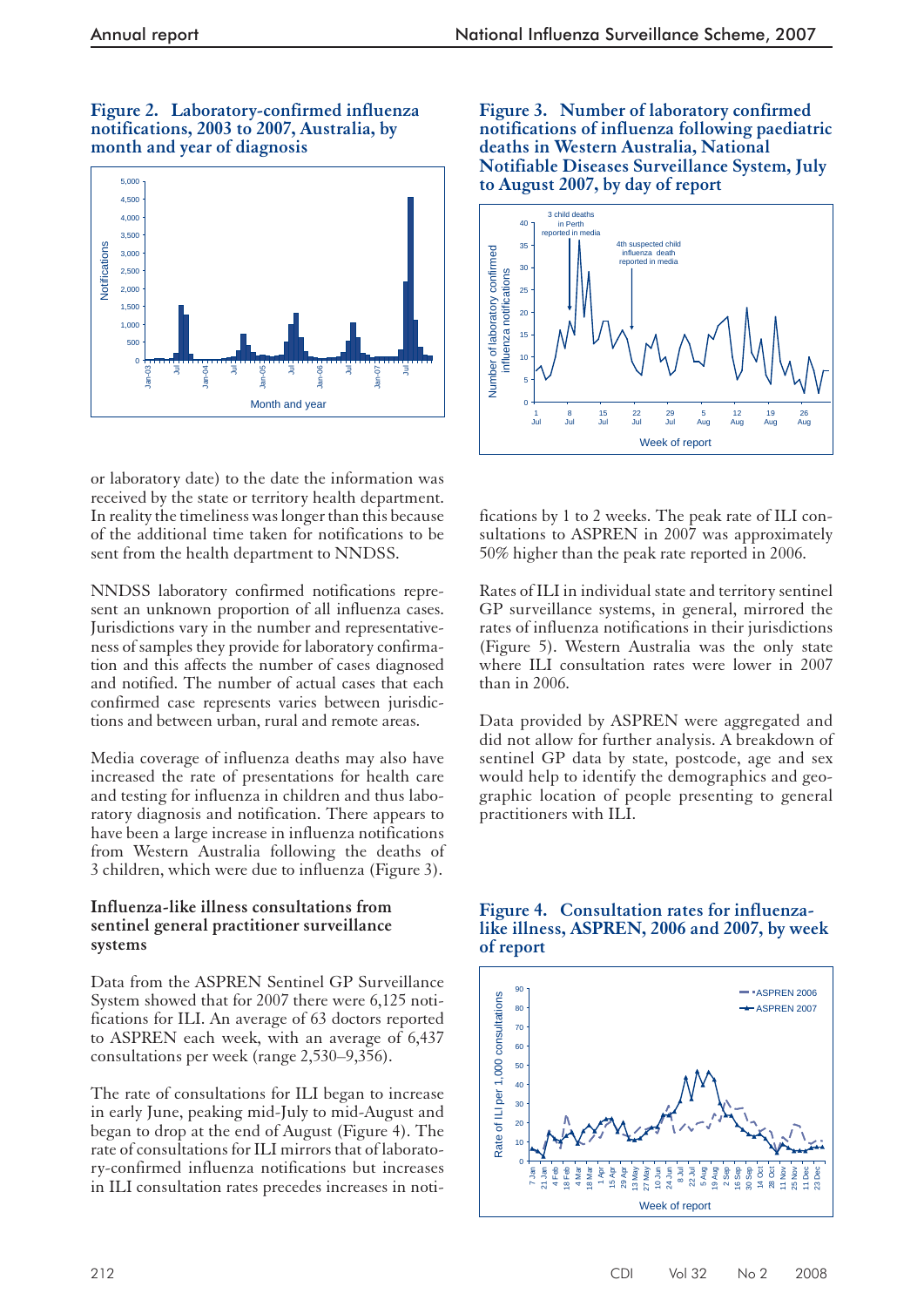# **Figure 5. Consultation rates for influenza-like illness, 2006 and 2007, by sentinel surveillance scheme and week of report**

# **Northern Territory sentinel general practice**



**Queensland sentinel general practice**



# **South Australia sentinel general practice**



While most ASPREN data are provided within a week of collection from GPs, some delay in reporting by some GPs mean that ILI rates are not stable for up to 3 weeks. Improvements to the timeliness of ASPREN data is important if increases in ILI are to be relied upon for early warning of the start of the influenza season.

# **Victoria sentinel general practice**



**Western Australia sentinel general practice**



ASPREN data are not completely representative of the Australian population. There are no GPs from the Northern Territory or Tasmania that contribute data to ASPREN. Representativeness is also reduced with time due to declines in the number of reporting doctors.

No sampling of ILI patients for laboratory influenza testing occurred at a national level through the ASPREN scheme, although some state systems conducted random testing. The proportion positive of ILI presentations could not be determined.

### **Influenza-like illness – sentinel emergency department surveillance (New South Wales only)**

Presentations to New South Wales emergency departments for ILI began to rise in mid-June and peaked at 9 per 1,000 consultations in mid-August (Figure 6). The increase in presentation rates reflected the rise in laboratory confirmed notifications of influenza to NNDSS. Presentation rates in 2007 exceeded those for any part of the 2006 influenza season.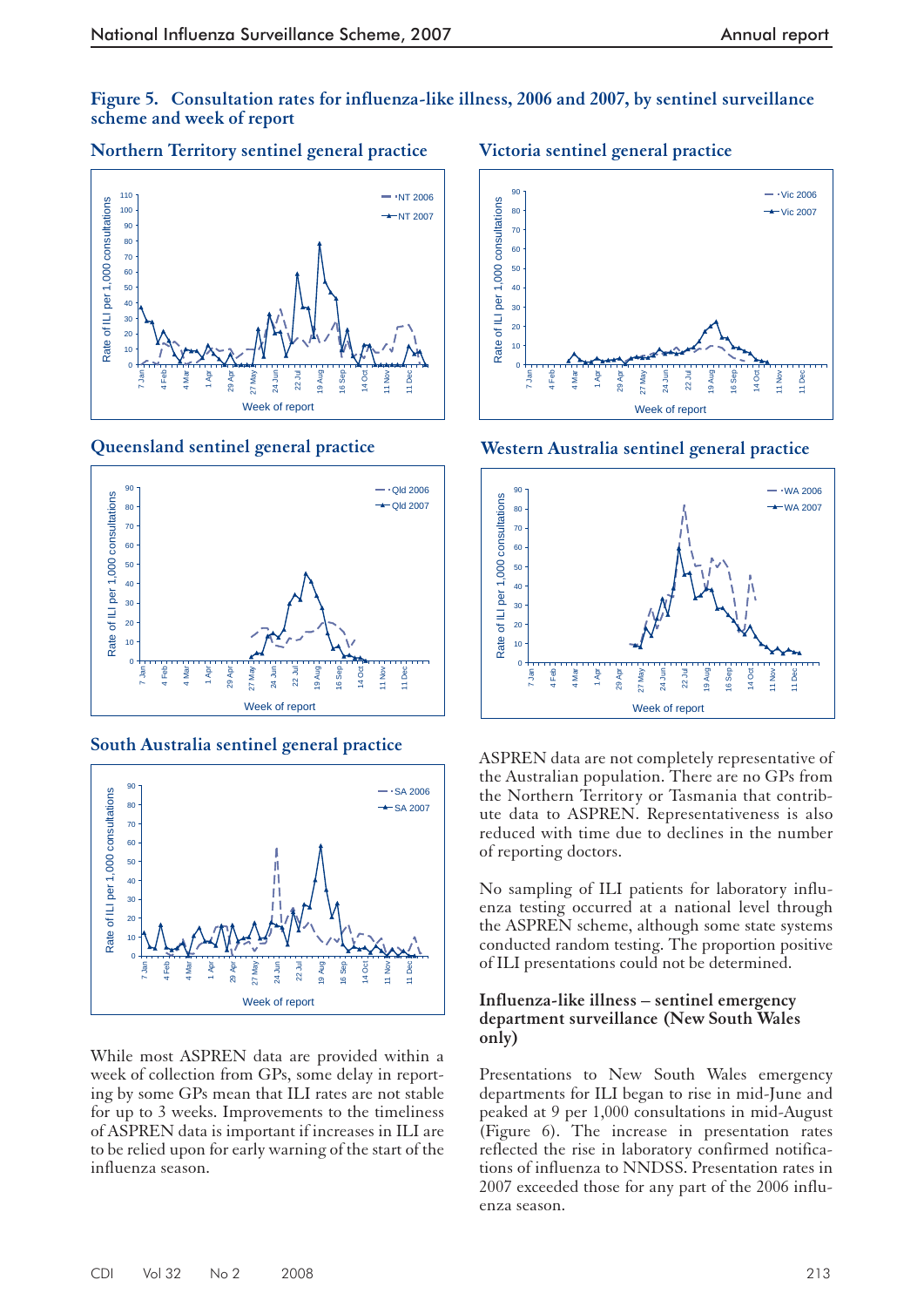**Figure 6. Rate of influenza-like illness consultations from hospital emergency departments, New South Wales, April to September 2006 and 2007, by week of report**



Sentinel ED surveillance data were timely but available from New South Wales only. ED surveillance systems operate in other jurisdictions but these do not routinely report data to the Australian Government Department of Health and Ageing.

Further work to identify how representative the ED data are and whether the demographics of people presenting with ILI to EDs are different to those who present to GPs will add to our understanding of this data set in future years.

# **Geographic spread**

In 2007, 44% of laboratory-confirmed influenza notifications occurred in Queensland, 18% in New South Wales, 15% in Victoria, 10% in Western Australia, 4% in South Australia, 4% in Tasmania, 4% in the Australian Capital Territory and 2% in the Northern Territory (Figure 7).

While the number of notifications peaked at a similar time in most jurisdictions, (at about week 33; week ending 19 August), the epidemic curve varies considerably by jurisdiction. Western Australia experienced a sharp, early increase in notifications at week 28 (week ending 15 July) likely caused by an increase in presentations following the influenza-related deaths of 3 children. A second peak occurred at about week 33. New South Wales also experienced an early increase in cases at week 28, while increases in Victoria commenced about four weeks later (week 32, week ending 12 August). In addition, notifications remained high for longer in Queensland, Western Australia and New South Wales (Figure 7).

Rates of notification for laboratory-confirmed influenza for 2007 varied across the country, ranging from 28 per 100,000 population in New South Wales to 115 per 100,000 population in the Australian Capital Territory. The rate of notification of influenza infec-



**Figure 7. Laboratory-confirmed influenza notifications, May to October 2007, by state or territory and week of diagnosis**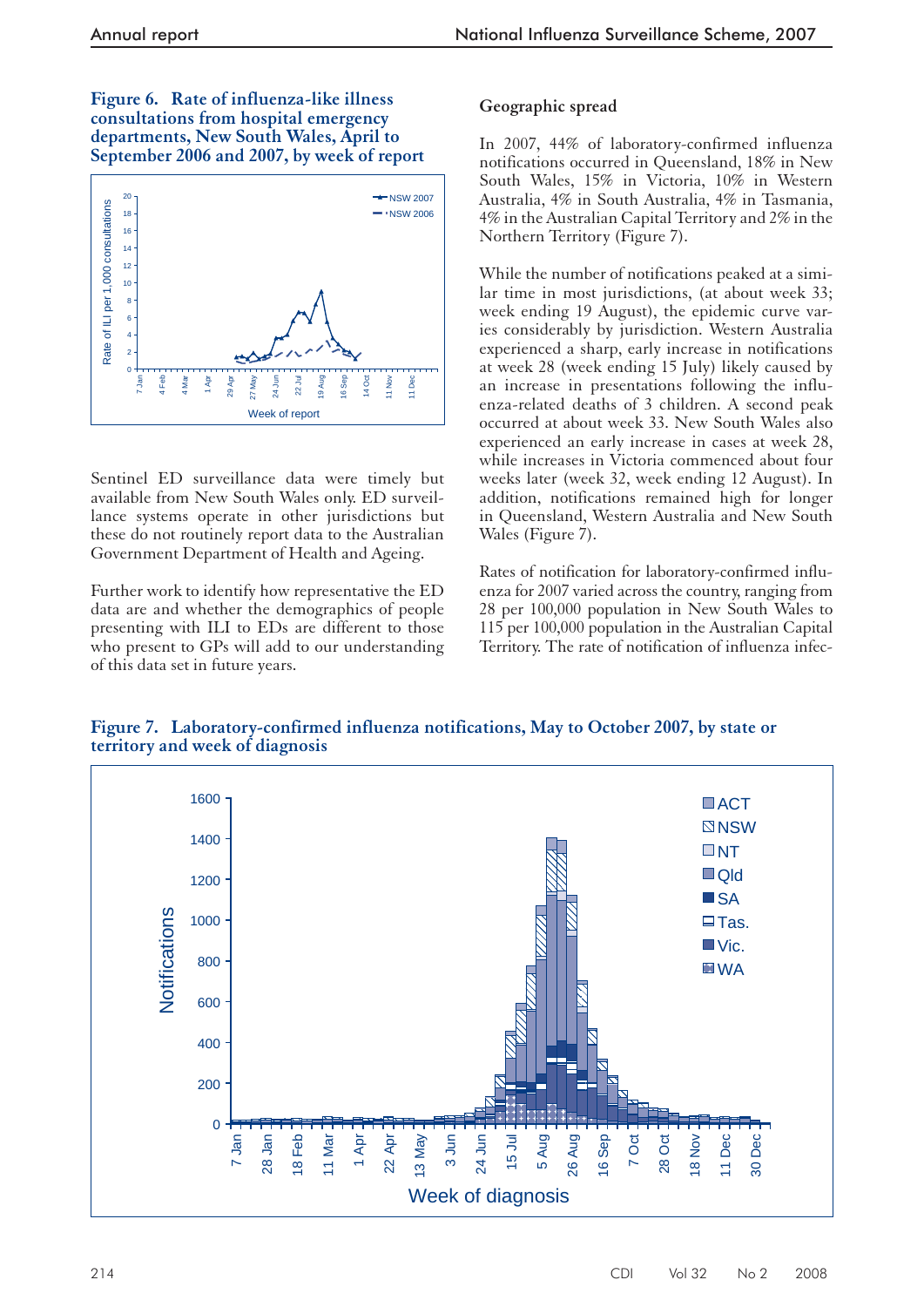tion for Australia was 50 cases per 100,000 (Table 1). This was 3 times the mean rate over the previous 5 years (17.0 cases per 100,000 population).

The Map shows rates of laboratory-confirmed influenza in 2007 by Statistical Division. The highest rates of influenza occurred in statistical divisions, which encompassed the Northern Territory, northern Western Australia, parts of southern Western Australia, southern Queensland, Brisbane, the Australian Capital Territory and southern Tasmania.

Both state code (a mandatory code) and postcode of residence have high completion rates in NNDSS allowing the possibility of monitoring cases of influ-

# **Table 1. Notifications and rates of laboratory-confirmed influenza notifications, 2007, by state or territory**

| State or   | <b>Total</b><br>notifications | % of total |             | <b>Notifications</b> | Notification rate* |               |              |  |
|------------|-------------------------------|------------|-------------|----------------------|--------------------|---------------|--------------|--|
| territory  |                               |            | <b>Male</b> | Female               | <b>Male</b>        | <b>Female</b> | <b>Total</b> |  |
| Qld        | 4.644                         | 43.9       | 2.215       | 2.429                | 106.0              | 116.0         | 111.0        |  |
| <b>NSW</b> | 1,918                         | 18.1       | 991         | 923                  | 29.0               | 26.6          | 27.8         |  |
| Vic.       | 1,584                         | 15.0       | 736         | 840                  | 28.6               | 32.0          | 30.4         |  |
| <b>WA</b>  | 1,038                         | 9.8        | 522         | 516                  | 49.0               | 49.6          | 49.3         |  |
| <b>SA</b>  | $415^{+}$                     | 3.9        | 180         | 234                  | 74.0               | 93.6          | 84.1         |  |
| Tas.       | 402                           | 3.8        | 211         | 190                  | 27.0               | 23.7          | 25.4         |  |
| <b>ACT</b> | 390                           | 3.7        | 203         | 187                  | 120.5              | 109.1         | 114.8        |  |
| <b>NT</b>  | 186                           | 1.8        | 109         | 77                   | 97.6               | 74.5          | 86.5         |  |
| Aus.       | 10,577                        | 100.0      | 5,167       | 5,396                | 49.4               | 51.1          | 50.3         |  |

Rate of notification per 100,000 population.

 $\dagger$  South Australia ceased reporting notifications to the National Notifiable Diseases Surveillance System on 31 August 2007.

## **Map. Notification rates of laboratory-confirmed influenza, Australia, 2007, by Statistical Division of residence**

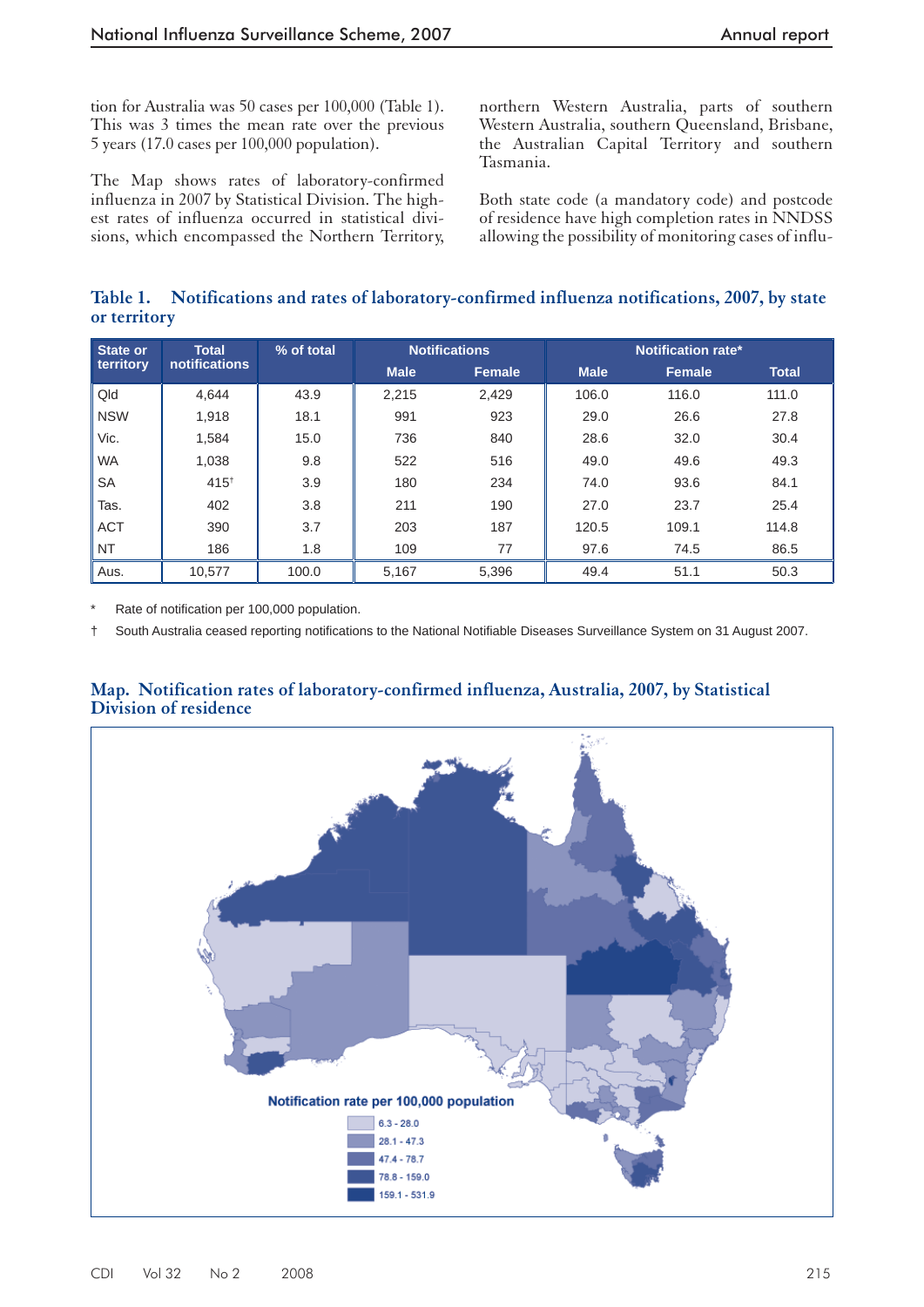enza by time and location. Improved completion of typing data in NNDSS would also allow monitoring of virus type by location and time.

# **Age-sex profile**

Age-specific notification rates for laboratory-confirmed influenza reported to the NNDSS in 2007 are shown in Figure 8. The highest notification rates were seen in those aged 0–4 years followed by the 5–9 years and 80–84 years age groups. Rates in the 0–4 years age group were around 3.4 times higher than for other age groups (170 cases per 100,000 population compared to an all-ages rate of 50 cases per 100,000 population).

**Figure 8. Notification rate of laboratoryconfirmed influenza, Australia, 2007, by age group and sex**



People aged 65 years or over are the target for influenza vaccination as they are at an increased risk of complications from influenza. Notification rates for people in this age group were 43 cases per 100,000 population for both males and females. This compares with 2006 where influenza rates in 65 or over age group were 18 cases per 100,000 population for males and 17 cases per 100,000 population for females.

Forty-nine per cent of all notifications were male. Notifications were higher in females than in males for persons aged between 15 and 69 years. For children and the elderly, notifications for males exceeded those for females. The ratio of males to females in both the 0–4 years and 5–9 years age groups was 1.2:1.

Figure 9 shows rates of notifications for key age groups for the years 2003 to 2007. While rates increased in all age groups in 2007, the most marked were in the 0–4 and 5–9 year age groups.

## **Figure 9. Notification rate of laboratoryconfirmed influenza reported to the National Notifiable Diseases Surveillance System, Australia, 2003 to 2007, by age group**



Figure 10 shows notification rates in key age groups in 2007 for influenza A. The data show that from mid-June, the notification rate for influenza A in children under 5 years of age increased significantly when compared to rates in other age groups. This increase was substantially higher than in 2006.

**Figure 10. Notification rate of laboratoryconfirmed influenza type A from week 23 to week 45, Australia, 2006 and 2007, by age group and week**



# **Laboratory surveillance**

Data from New South Wales sentinel laboratory networks showed that the number of laboratory virology tests for respiratory illness (direct immunofluorescence, nucleic acid tests and viral culture) increased rapidly from July 2007, to over 800 tests per week in late August, exceeding the peak of approximately 600 tests per week in 2006 (Figure 11). The percentage of virological tests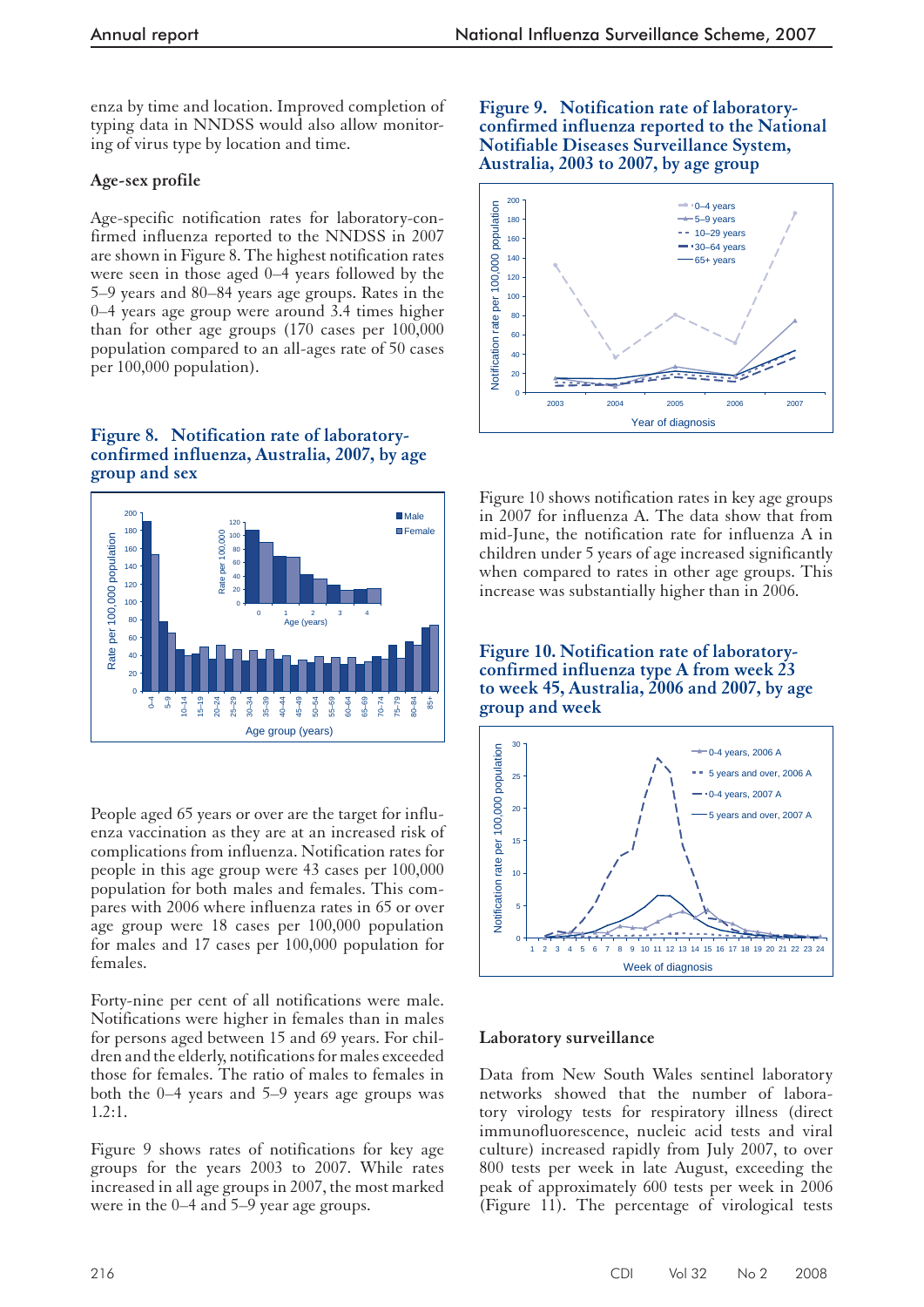positive for influenza increased over the season from 1.9% in June to over 20% for the period between mid-July and early-August (Figure 12). Serology positive tests showed similar trends. This confirms that the increase in the number of cases of seasonal influenza was not an artefact of increased testing.

**Figure 11. Total virology specimens tested and number positive for influenza A, New South Wales, May to October 2006 and 2007**



Data source: NSW Influenza Surveillance Report, 22 to 28 September 2007

#### **Laboratory diagnosis method analysis**

NNDSS notifications for influenza were analysed for laboratory diagnosis methods used.

Table 2 shows that during the period 1 June 2007 to 31 October 2007, 37% of laboratory-confirmed notifications were diagnosed by polymerase chain reaction (PCR) alone  $(n=3,545 \text{ of } 9,672)$ . Serology and culture-based diagnoses accounted for 21% and 9% of notifications respectively  $(n=3,545, n=880)$ . Laboratory-confirmed influenza notifications based on antigen detection with and without confirmatory

#### **Figure 12. Percentage of virology specimens testing positive for influenza A, New South Wales, May to October 2006 and 2007**



Data source: NSW Influenza Surveillance Report, 22 to 28 September 2007

testing accounted for 16% of notifications (n=1,547) overall. The laboratory method was unknown in 14% of the total notifications for this period.

Trends in laboratory diagnosis methods used during the 2007 season are shown in Figure 13. At the peak of the season (week 33; week ending 19 August), 39% of notifications were diagnosed by PCR alone (n=559 of 1,441). Notifications based on antigen detection and antigen detection alone peaked in week 31 (16%,  $n=173$ ). The proportion of weekly notifications based on less specific serological tests were low and use of these tests declined in the peak of the season.

#### **Morbidity**

#### *APSU surveillance*

Results from the APSU survey commissioned by DoHA showed that for the month of September 2007, 15 cases aged under 5 years were admitted

## **Table 2. Laboratory diagnosis method of influenza notifications, Australia, 1 June to 31 October 2007**

| Laboratory diagnosis method                                               | $\mathsf{n}$ | $\frac{9}{6}$ |
|---------------------------------------------------------------------------|--------------|---------------|
| Antigen detection alone                                                   | 704          |               |
| Antigen detection + confirmation (including polymerase chain reaction)    | 843          | 9             |
| Polymerase chain reaction or nucleic acid testing only                    | 3,545        | 37            |
| Polymerase chain reaction or nucleic acid testing + other laboratory test | 361          | 4             |
| Serology only                                                             | 1,997        | 21            |
| Culture only                                                              | 880          | 9             |
| Unknown laboratory method                                                 | 1,342        | 14            |
| Total                                                                     | 9.672        | 100           |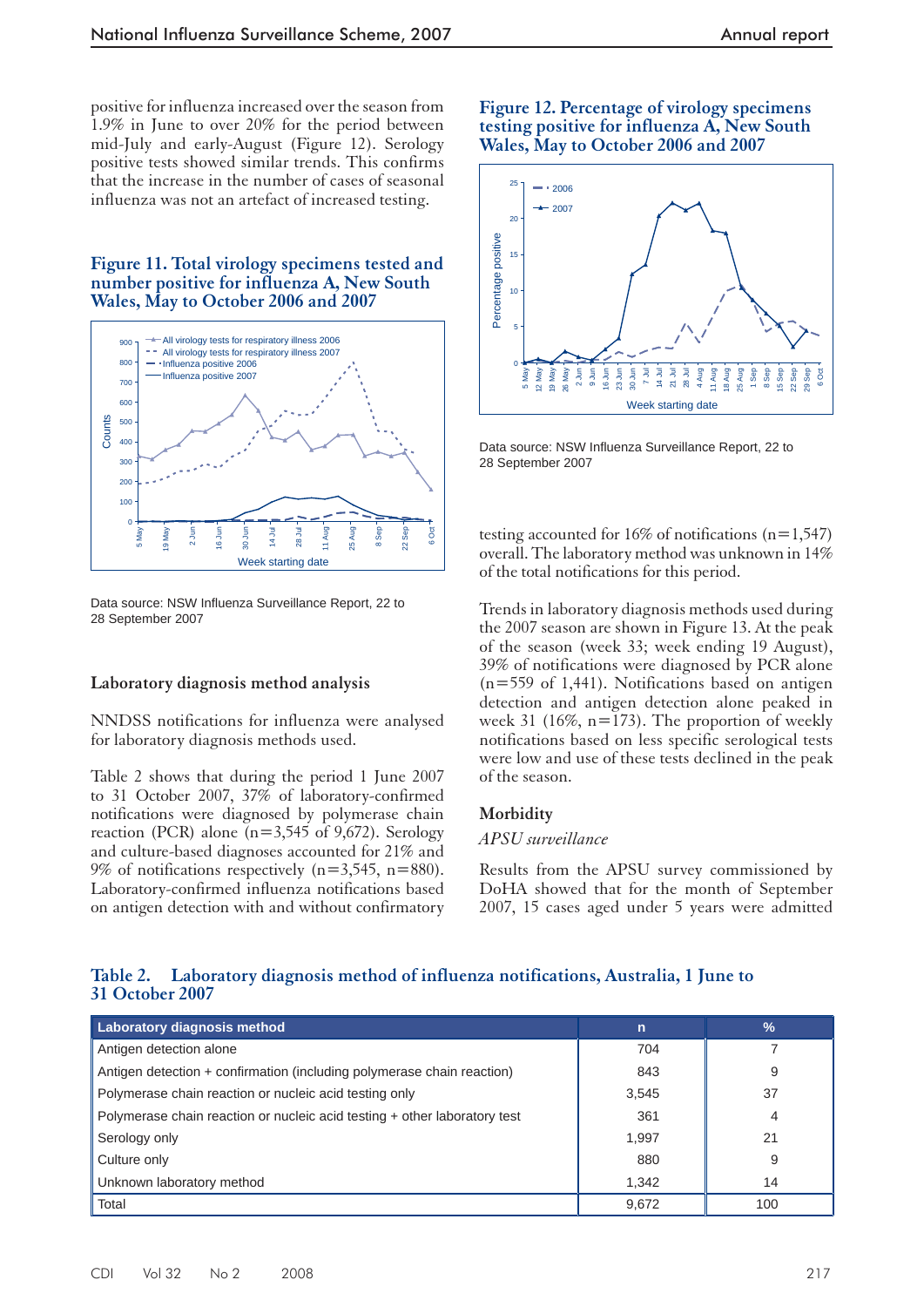**Figure 13. Percentage of weekly notifications reported to the National Notifiable Diseases Surveillance System, 4 June, 2007 (week 23) to 5 November (week 45), by method of laboratory diagnosis and week of diagnosis**



to hospital with complications from influenza. Of the 15 cases, the ratio of male to female was 4:1 and 3 of the cases were identified as Aboriginal or Torres Strait Islander. Thirteen cases were influenza A and 2 were influenza B. The survey was not conducted for the whole of the influenza season.

# *Media reporting*

Media reports discussed the clinical severity of the 2007 influenza strains by emphasising deaths (many descriptions of 'killer flu' in national print media) but also noted the impact of influenza on emergency department waiting times. Media clippings reported that during the 2007 influenza season:

- there were long waiting lists to see doctors;
- doctors were working longer hours;
- pharmacists saw increases in the demand for anti-virals and flu treatments;
- medical advice lines (such as Health Direct in Western Australia) had unprecedented demand with an 80% increase in calls;
- blood supplies were low because of illness in the donor population; and
- hospitals were regularly put on divert as the influenza season reached its peak.

In areas with a particularly severe influenza season, the media reported that hospitals were overwhelmed with both the sick and the worried well. In response to this, nurses worked extra shifts; holidays were cancelled; doctors were recruited from other departments to work evenings and weekends to relieve pressure; elective surgery was postponed; hospitals wards were closed down to enable staff to be freed up to work in other areas; and additional influenza clinics were opened next to the Emergency Departments.

Media also discussed absenteeism issues relating to the influenza season; recommendations that sick people stay at home and the use of masks by those who were infectious.

The media proved a useful mechanism for understanding public concerns relating to the influenza season. The media provides an early indicator of the perceived severity of the influenza season. Media can provide useful information that is not accessible through standard data sources. Following media attention on outbreaks, Emergency Departments may be overwhelmed with worried parents and the worried well.

# **Absenteeism surveillance**

Absenteeism rates generally increase several weeks before notifications start increasing. This can provide an early warning system of the severity of the influenza season. Absenteeism is likely to be elevated by public health messages to stay home if unwell.

Absenteeism was higher during the 2007 influenza season than in the past five years. The absenteeism figures for 2007 (Figure 14) were the highest since collection commenced in 2002. The proportion of workers absent for more than 3 consecutive days peaked at 1.33% for the week ending 8 August 2007 (Week 31): the highest rate recorded since data has been collected.

## **Figure 14. National absenteeism (more than 3 consecutive days) rates and National Notifiable Diseases Surveillance System influenza notifications, 2007, by week of report**

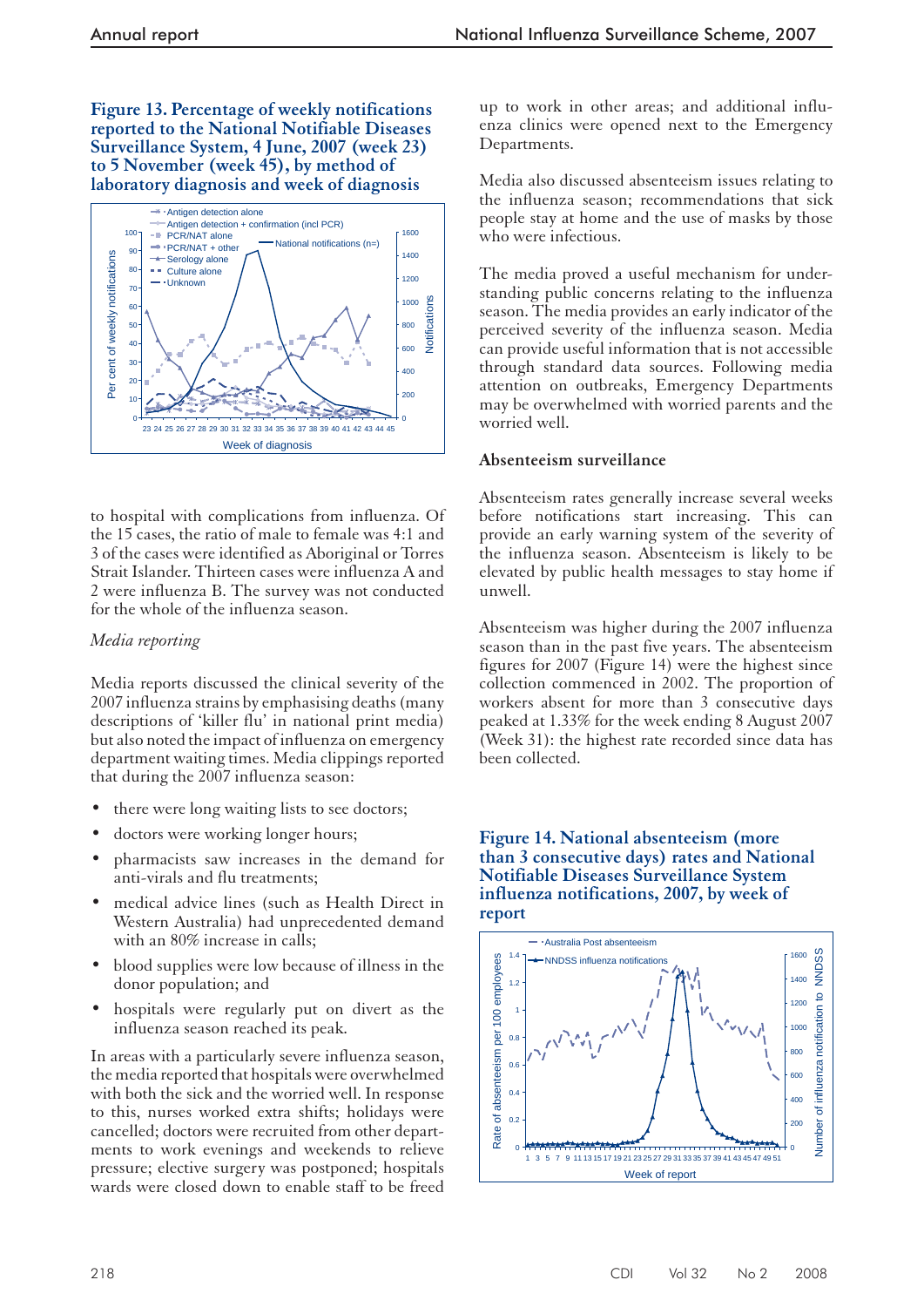A comparison of absenteeism rates and laboratoryconfirmed influenza notifications is shown in Figure 14. The 2007 figures show a broader peak than the laboratory confirmed notifications with the highest rates of absenteeism during the period 12 July to 5 September 2007.

The absenteeism rate was only measured in workers and does not reflect an 'incapacity' rate among the population in general. There is also a time lag as illness is only reported on return to work.

## **Mortality**

Mortality from a primary influenza infection is rare and most of the deaths attributed to influenza occur from complications including pneumonia, obstructive airways disease and sudden cardiac deaths. These occur predominantly in identified risk groups such as those over 65 years or under 6 months of age; or those with chronic medical conditions.

#### *Deaths from pneumonia and influenza – New South Wales*

Mortality rates from influenza in New South Wales reported by the Registry of Births, Deaths and Marriages showed that rates of deaths from influenza and pneumonia peaked in late August at 210 per 1,000 deaths (Figure 15). The combined pneumonia and influenza death rates were higher than those of 2006 and for several weeks were equal to or higher than the upper 95% confidence interval of the predicted seasonal baseline.

#### *Australian Bureau of Statistics death data*

The most recent data on causes of death in Australia are for 2006. Influenza and pneumonia (ICD-10 codes J10–J18) were noted as the underlying cause of death for 2,715 persons in 2006 (2.0% of all deaths). More females than males died of influenza or pneumonia (1,495 females compared to 1,220 males); however the standardised death rate for males was higher than for females (14.1 versus 10.2).<sup>4</sup>

#### **Figure 15. Observed and predicted rate of influenza and pneumonia deaths as per New South Wales registered death certificates, January 2003 to September 2007**



Source: New South Wales Influenza Surveillance Report, 22 to 28 September 2007.

#### *Australian Institute of Health and Welfare death data*

Australian Institute of Health and Welfare (AIHW) data show a mean of 2.6 deaths per year from influenza, in children aged 0 to 4 years, over the 9 years from 1997 to 2005 (Table 3). In 2007, 7 child deaths were reported by jurisdictions as associated with influenza.5

# **Virology**

#### *Antigenic characterisation*

Of the 10,577 influenza cases notified to NNDSS in 2007, 95% included typing data. Influenza A was the predominant circulating type comprising 86% of isolates typed compared to 9% that were type B and 0.4% mixed type A&B (Figure 16). The finding of 0.4% of notifications having both types of influenza was lower than in previous years but is still higher than would be expected, as documented reports of dual infections are rare.<sup>6</sup> This may warrant further investigation in the future to confirm true dual influenza infections. In 2006, 75% of typed isolates were influenza A and 25% influenza B.

# **Table 3. Influenza deaths, Australia, 1997–2005, in children aged less than 5 years**

|                                       | 1997 | 998 | 1999 | 2000 | 2001 | 2002 | 2003 | 2004 | 2005 |
|---------------------------------------|------|-----|------|------|------|------|------|------|------|
| Influenza deaths 0–4 years (J10, J11) | -    |     | -    |      | -    |      |      | ◡    | -    |

Source: Australian Institute of Health and Welfare 2007.

GRIM (General Record of Incidence of Mortality) Books. Australian Institute of Health and Welfare: Canberra.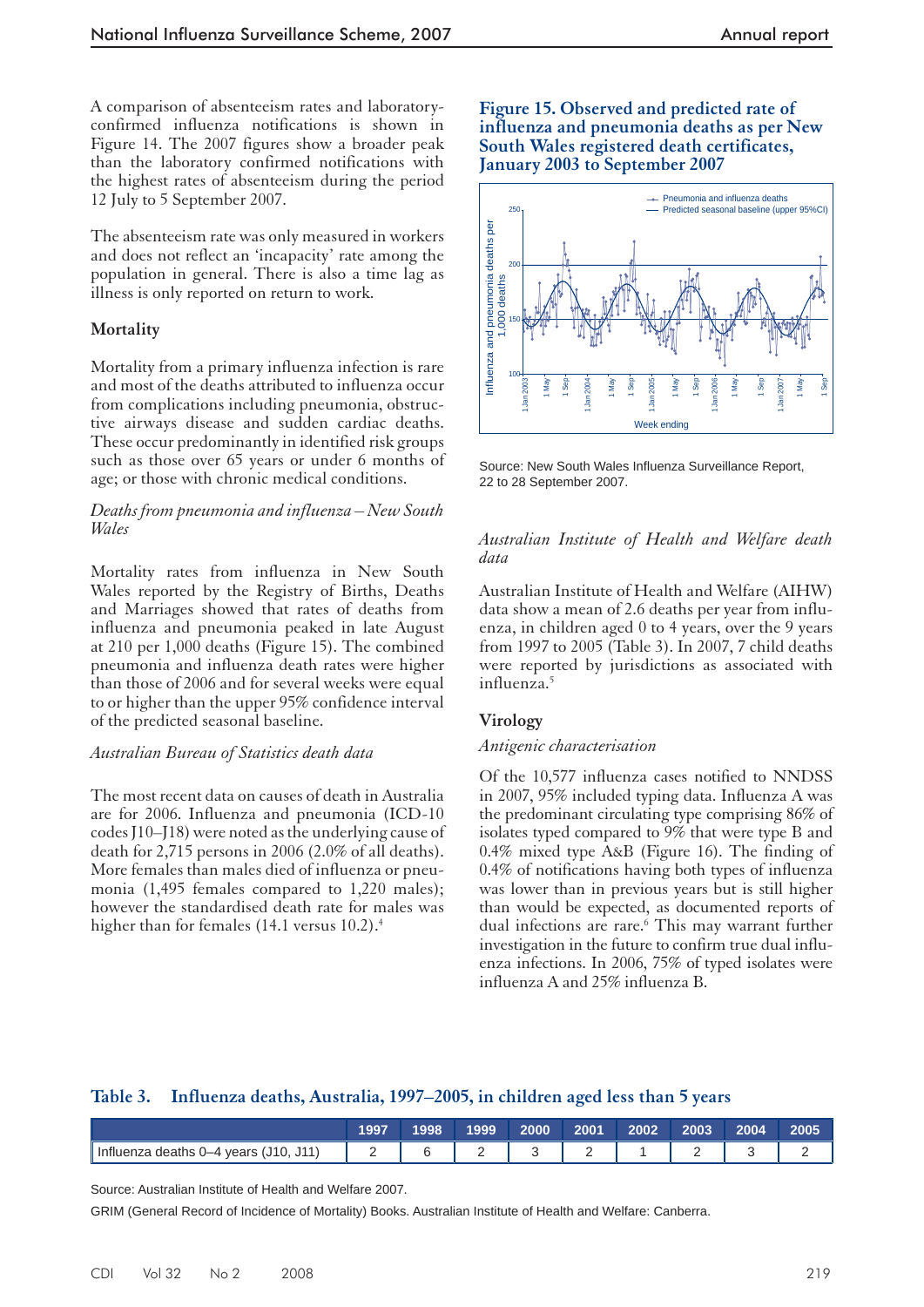#### **Figure 16. Number of influenza notifications reported to the National Notifiable Diseases Surveillance System, Australia, 2007, by type**



The WHO Collaborating Centre for Reference and Research on Influenza received 1,406 isolates or clinical specimens from Australian laboratories in 2007 that yielded viable influenza viruses. This was the second highest number of isolates received over the last 10 years (the highest being in 2002). All of the 2007 viruses were analysed antigenically using the haemagglutination inhibition (H1) assay, which identified 826 (58.7%) as A(H3N2) strains, 483 (34.4%) as A(H1N1) strains and 97 (6.9%) as influenza B strains. The 2007 Australian A(H3N2) viruses were antigenically similar to either the 2007 vaccine strain A/Wisconsin/67/2005 or the newly emergent variant A/Brisbane/10/2007, with a few viruses not showing either of these HI patterns (Table 4). Consistent with the antigenic drift seen with a large number of the A(H3N2) isolates when tested with specific ferret antisera, serological

studies conducted with pre– and post-vaccination human sera from recipients of 2006 vaccine which contained the A/Wisconsin/67/2005 strain, showed that there was a reduction in antibody titres to many 2007 A(H3N2) isolates. Antigenic analysis of the Australian 2007 A(H1) strains, also showed that there was significant drift away from the 2007 vaccine strain A/New Caledonia/20/99. Few influenza B viruses were isolated in 2007, but from those analysed, only 21% were antigenically related to the 2007 vaccine strain B/Malaysia/2506/2004 (B/ Victoria/2/87-lineage viruses) while the remaining 79% were closely related to B/Florida/7/2004-like viruses (B/Yamagata/16/88-lineage viruses) representing the alternative B lineage.

Sequence analysis of the variable (HA1) region of the haemagglutinin (HA) gene was undertaken for 133 Australian 2007 viruses (40 A(H1), 72 A(H3) and 21 B) and for 73 the neuraminidase genes, (23 H1, 41 H3, 9 B). The phylogenetic analysis of the 2007 (H3) virus HA1 sequences showed that most Australian A(H3) viruses were closely related to A/ Brisbane/10/2007-like viruses although some also grouped closely with related viruses recently isolated from South East Asia (such as A/Thailand/31/2007 and A/Macau/200/2007). Viruses isolated from fatalities involving 3 young children (<5 years) in Perth in July 2007 and 1 from Victoria also grouped in the A/Brisbane/10/2007 phylogenetic group, as did viruses from non-fatal childhood cases (e.g. A/ Perth/26/2007) (Figure 17).

When the HA1 genes from A(H1) viruses isolated in Australia in 2007 were compared phylogenetically, they fell almost exclusively into the group of viruses represented by A/Brisbane/59/2007 (Figure 18). A few viruses fell into in other groups

| <b>Virus antigen</b>      | <b>Ferret antiserum</b>                        |                    |  |  |  |  |
|---------------------------|------------------------------------------------|--------------------|--|--|--|--|
|                           | Reciprocal haemagglutination-inhibition titre: |                    |  |  |  |  |
|                           | A/Wisconsin/67/2005                            | A/Brisbane/10/2007 |  |  |  |  |
| A/Wisconsin/67/2005       | 640*                                           | 1,280              |  |  |  |  |
| A/Brisbane/10/2007        | 640                                            | 640*               |  |  |  |  |
| A/Perth/117/2007          | 640                                            | 1,280              |  |  |  |  |
| A/Sydney/103/2007         | 320                                            | 320                |  |  |  |  |
| A/South Australia/61/2007 | 80                                             | 160                |  |  |  |  |
| A/Victoria/290/2007       | 80                                             | 320                |  |  |  |  |
| A/Darwin/12/2007          | 80                                             | 320                |  |  |  |  |
| A/Brisbane/188/2007       | 80                                             | 320                |  |  |  |  |
| A/South Australia/41/2007 | 80                                             | 40                 |  |  |  |  |
| A/Canberra/1/2007         | <40                                            | 160                |  |  |  |  |

# **Table 4. Antigenic comparisons of influenza A(H3) viruses by the haemagglutinationinhibition test**

An A/California/7/2004-like strain (A/New York/55/2004) was the H3 strain used in the 2006 Australian influenza vaccine.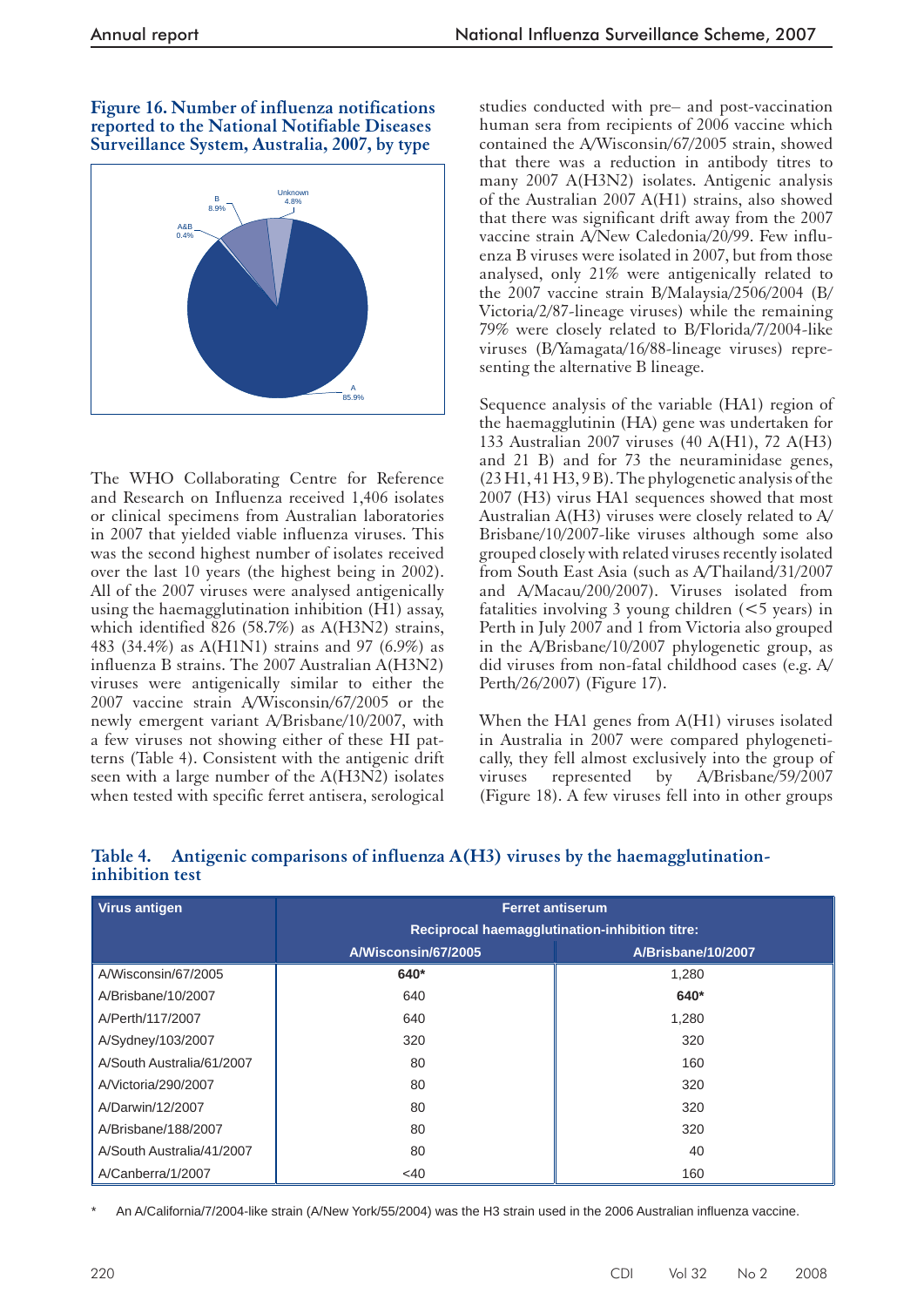represented by the A/Hong Kong/2652/2006 or A/ Brisbane/193/2004. Two A(H1) viruses associated with fatalities in young children also grouped with the A/Brisbane/59/2007-like viruses as did the 3 Tamiflu resistant A(H1) viruses isolated from Australian patients in late 2007 (Figure 18). The Australian 2007 influenza B viruses phylogenetically grouped into their respective lineages, either the B/ Victoria or B/Yamagata lineage, with the B/Victorialineage viruses showing little change from the reference/vaccine strain B/Malaysia/2506/2004 while the B/Yamagata-like viruses showed only minor changes from the reference virus A/Florida/7/2004 but were somewhat better represented by the A/ Brisbane/3/2007 virus (Figure 19).

#### **International trends in influenza**

In 2007 global influenza activity was generally moderate when compared with previous years. Influenza was detected in most countries and typically all 3 types/subtypes co-circulated (i.e. A(H1N1), A(H3N2) and influenza B). Levels of influenza A(H1) activity however, did increase in many countries compared with previous years. Outbreaks of A(H1) were reported in several countries, including Australia, Japan, Mexico, New Zealand, South Africa and the United States of Australia. In the Southern Hemisphere, influenza activity began in April and increased until July and then began to decline through August. In South America influenza A(H3N2) and B viruses cocirculated while influenza A(H1N1) and A(H3N2) (44 % and 31% respectively of all influenza viruses New Zealand and A(H1N1) viruses predominated in South Africa.

Outbreaks of A(H5N1) highly pathogenic avian influenza (HPAI) in poultry and wild birds still occurred in many parts of the world in 2007, with the continued exceptions of the Americas and Oceania. According to the official WHO figures, 88 H5N1 human infections occurred in 7 countries during 2007 resulting in 59 deaths. This was lower

## **Figure 17. Evolutionary relationships between influenza A(H3) haemagglutinins (HA1 region)**



\*Viruses isolated from childhood deaths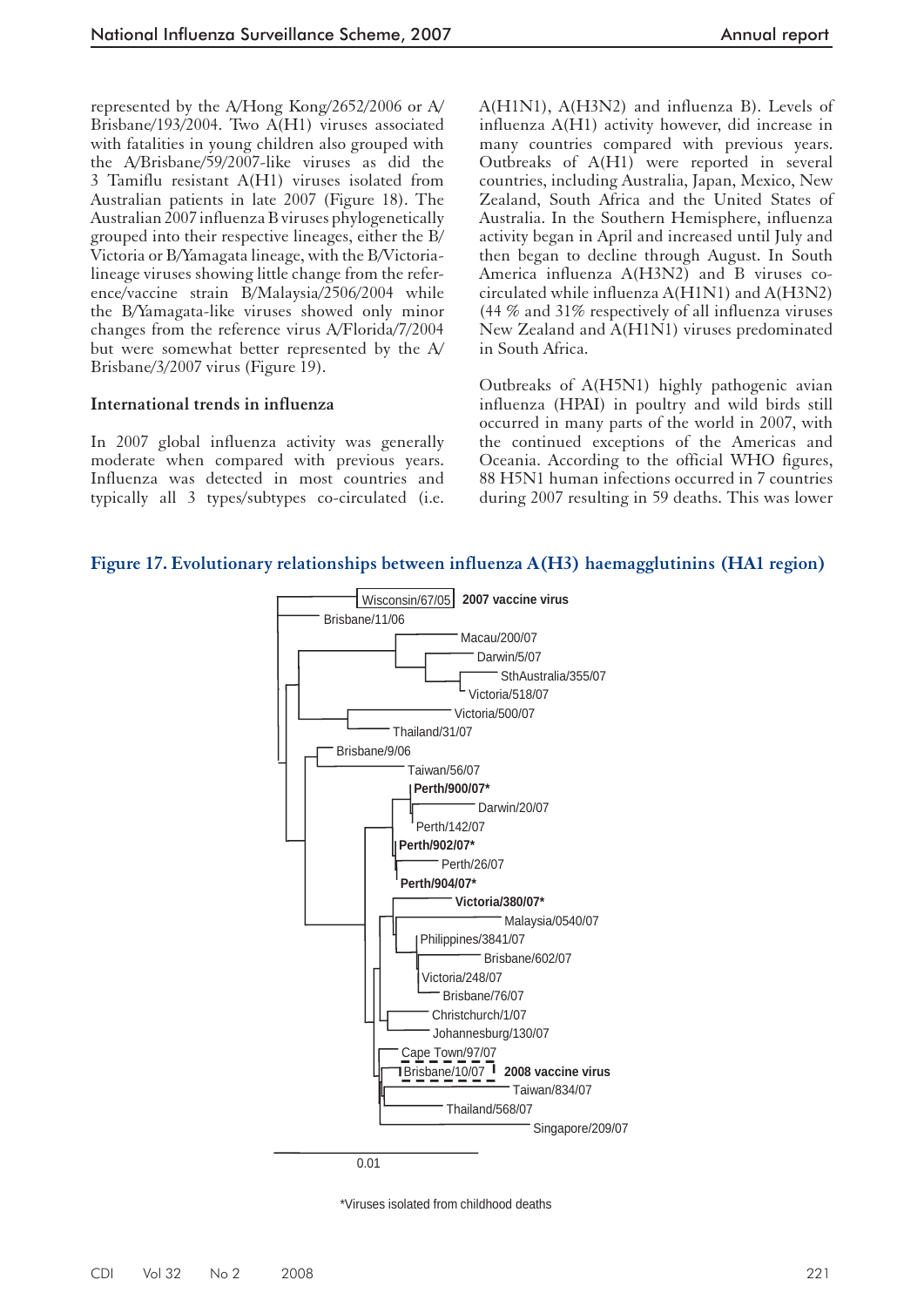# **Figure 18. Evolutionary relationships between influenza A(H1) haemagglutinins (HA1 region)**



than seen in either 2005 or 2006, (for details see the WHO avian influenza web site http://www.who.int/ csr/disease/avian\_influenza/en/). No highly pathogenic H5N1 infections were detected in humans or in birds in Australia in 2007.

While the temporal pattern of the annual influenza season in New Zealand is broadly similar to Australia, outbreaks often begin earlier in the year. In 2007 the New Zealand consultation rates for ILI started to increase in late May, with a minor peak at week 27 (first week of July) reaching a major peak at week 30–31 (late July) with levels then declining and returning to baseline during September. A lower level of hospitalisation with influenza was seen in 2007 (347 people) compared with previous years (2005; 390 people, 2006; 464 people). Of the 345 New Zealand isolates typed at the WHOCC,

the majority were  $A(H1)$  (44.1%) with fewer  $A(H3)$ viruses (19.7%) and influenza B viruses (36.2%). This was in contrast to 2006 where the vast majority of New Zealand viruses tested at the Centre were influenza A(H3) viruses (80.4%). Interestingly, the majority of the New Zealand A(H1) viruses were antigenically closely related to the A/New Caledonia/20/99 vaccine strain with only one third typed as A/Solomon Islands/3/2006-like along with a few A/Brisbane/59/2007-like viruses. A(H3) viruses were mainly A/Brisbane/10/2007-like while the influenza B viruses were mainly of the B/ Yamagata-lineage (B/Florida/7/2004-like) with very few B/Malaysia/2506/2004-like viruses (B/Victorialineage). Overall influenza activity in New Zealand in 2007 was low and below levels seen in 2003–2006. The full Environmental Science and Research report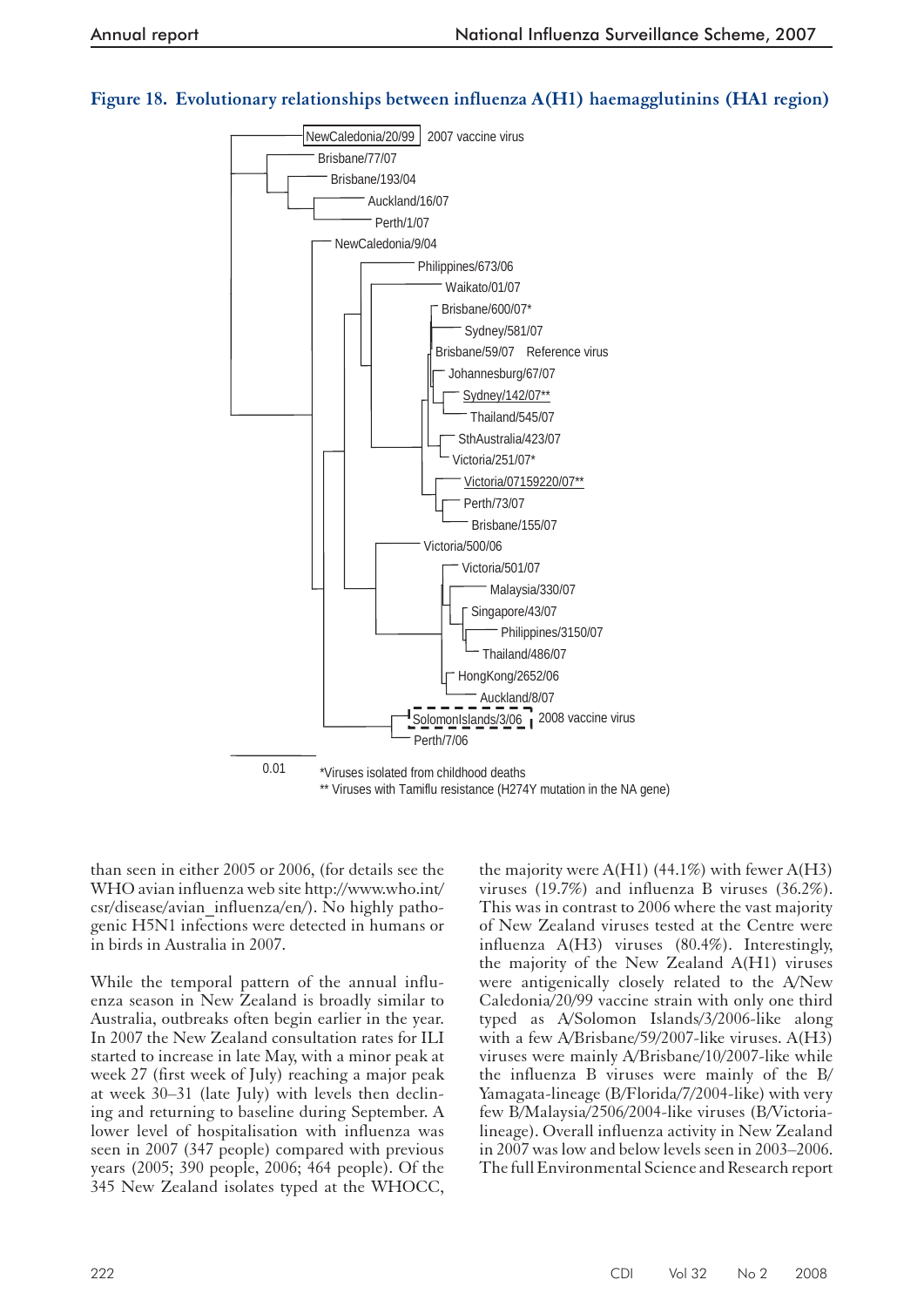

# **Figure 19. Evolutionary relationships between influenza B haemagglutinins (HA1 region)**

on the 2007 influenza season in New Zealand is available on their web site at: http://www.surv.esr. cri.nz/virology/influenza\_annual\_report.php

#### **Review of paediatric deaths from influenza, 2007**

During the 2007 influenza season, eight children under five years of age died within 24 hours of developing mild and non-specific symptoms of respiratory infection. Although the cause of death has not been reported in many of these cases, these deaths appeared to be associated with influenza A. The apparent virulence of the infection led DoHA to attempt to collate a case-series to identify any common or predictive features of influenza A infection in these cases. Paediatric deaths are not routinely reported as a separate finding in seasonal influenza surveillance.

Surveillance of paediatric deaths was undertaken using several sources of data:

- jurisdictional communicable diseases units were asked to report any influenza associated deaths occurring in children aged 0–4 years, or any instances of children this age being admitted to ICU within 24 hours of the onset of influenza. A case report form was constructed in NetEpi and made available to the jurisdictions although information was accepted by DoHA in any format.
- The Australian Paediatric Surveillance Unit was requested to report any cases of children aged 0–4 years who had presented to ICU within 24 hours of the onset of influenza. A case report form was constructed in consultation with APSU. Reports of paediatric deaths from influenza appearing in the national media were reviewed and significant information noted.

The NetEpi and ASPU forms differed in some details, and the NetEpi form surveyed greater detail about the child's presenting illness and possible contacts. This was not considered problematic because both the jurisdictional public health units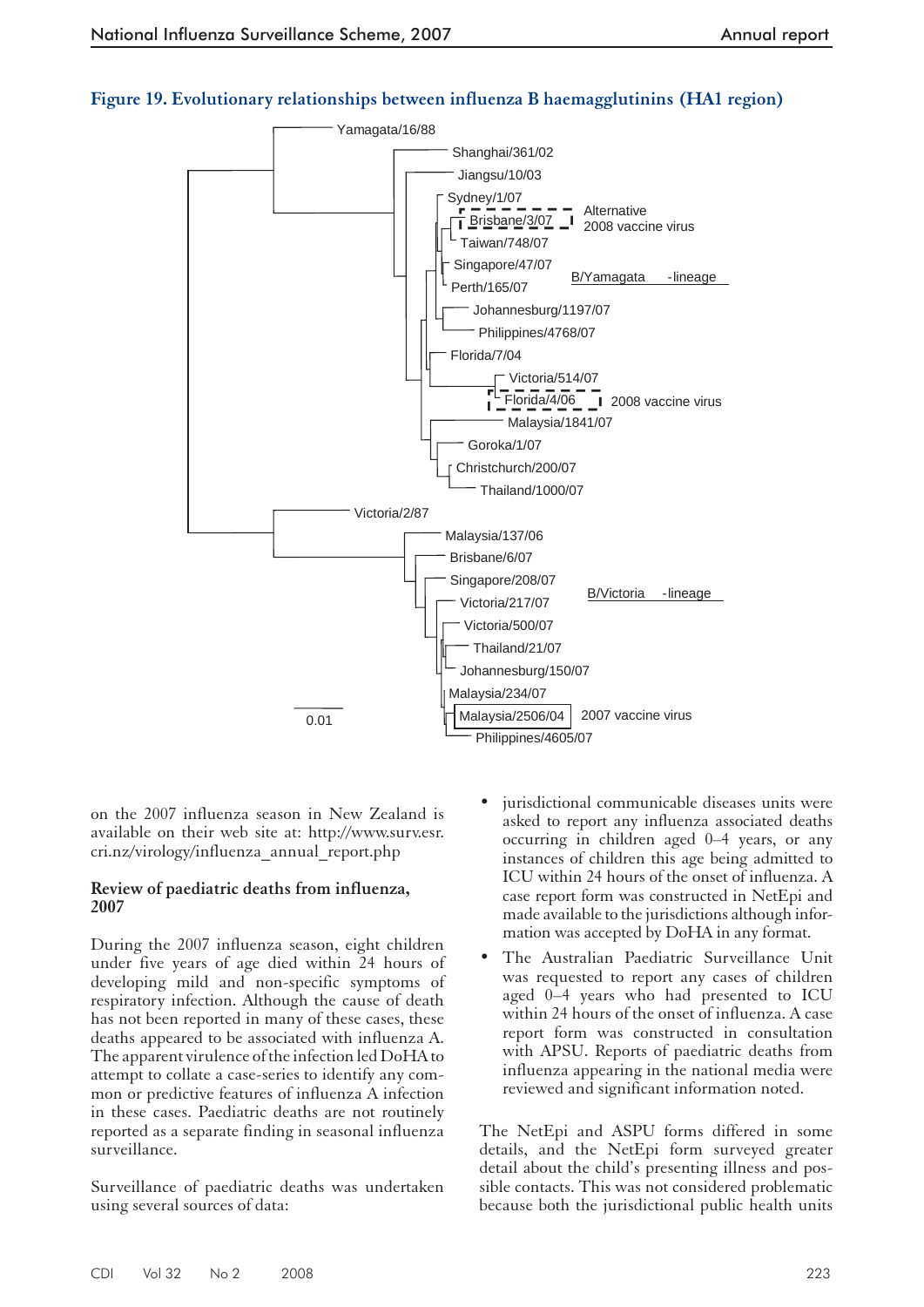and APSU should have been reporting the same cases, allowing the data received to be pooled into single case reports.

# **Case data**

Details of a single case were received from NSW Health using the NetEpi system. Of the 15 cases aged 0–4 years presenting to ICUs within 24 hours of the onset of influenza, identified by APSU, there were no deaths. Other details were collated from teleconference notifications to the Communicable Diseases Network of Australia or media reports.

Sufficient data were available to include 8 paediatric deaths in the series. Minimal information was available on a further 3 children who were admitted to ICU and survived, and another possible further case of death from influenza B. Influenza was isolated in seven of the children who died, while adenovirus was isolated from the eighth child. Where data were provided on the duration of illness (6 of 7 influenza deaths), death occurred within 48 hours of the onset of symptoms. Influenza A subtype H3N2 was isolated from 3 cases and H1N1 from 4 cases in the 7 deaths where influenza was detected. Insufficient information was provided on medications, previous illnesses or exposure to animals to allow hypothesis generation of the cause of death. It was notable that the first 3 Western Australian deaths had group B streptococcus isolated from blood samples postmortem but the significance of this is not clear.

All seven of the influenza deaths were boys. It is improbable that all 7 deaths would be male if the probability of a male and a female being in the sample was equal ( $p=0.07$ ). This does not mean that the observed sex-bias was due to differential susceptibility to disease as the case series is not complete and the numbers are small. The finding is, however, interesting, given the higher preponderance of asthma and other possibly significant co-morbidities in boys aged 0–4 years.

Death from influenza is rare in children aged 0–4 years. The AIHW reported between 2 and 6 deaths per year from influenza in this age group between 1997 and 2005, with no data available for the past 2 years. Eleven child deaths in 2007 appears higher than expected, but this cannot be quantified without an estimate of the number of cases of infection among children occurring in different years.

Since enhanced surveillance was unable to identify definitively either the number of deaths in children 0–4 years of age which occurred during the 2007 season or many of the significant clinical details regarding these deaths, no epidemiological or clinical conclusions can be drawn from the data reported. It has not been possible to inform public health interventions based on an analysis of sudden deaths in this age group.

It was considered an important element of influenza surveillance to attempt to examine the number and circumstances of sudden deaths occurring in children. Deaths from influenza in this age group are rare, and therefore a measurable increase could reflect the emergence of a virulent strain of influenza. Acquiring a defined case series was assisted by the low 'background' rate of influenza deaths among children but this also necessitated active surveillance to avoid these deaths being lost in aggregate death data. Children are not usually a target of measures to prevent influenza, such as vaccination, and evidence of an increased level of risk may have helped inform decisions about management in the 2007 season. It was also not immediately apparent that the first 3 reported deaths were due to influenza, this diagnosis being made post-mortem, and accurate case reporting was necessary to exclude a novel emerging pathogen.

A more consistent national system is required for the early identification, collection and provision of unexplained paediatric deaths. Information should be collated nationally to detect any changes in the virulence, host-risk-factors or co-morbidities associated with death from circulating strains of influenza. If all deaths are reported and reported early this will provide better data on the number of deaths which are expected during an influenza season. Accurate baseline data would provide a quantitative measure against which to assess 'bad' influenza seasons, as well as form part of the surveillance for new or potentially pandemic strains of the virus.

# **Discussion**

The impact of an influenza season and its severity is difficult to measure. Ideally a severity index would include the number of cases along with the burden of disease on individuals (such as hospitalisations) and the burden on the health system. At this time only the number of cases in an influenza season are able to indicate how severe the season was in Australia. In 2007, the largest number of notifications was seen since inception of influenza as a notifiable disease in 2001.

The 2007 influenza season was considered a moderate to severe season as measured by the number of cases. While the role of heightened media attention, differing diagnostic tests, and non-representative referral of samples makes an estimate of the true number of cases of influenza impossible, there were more than 3 times the number of laboratory-confirmed notifications compared with the five year mean. Furthermore,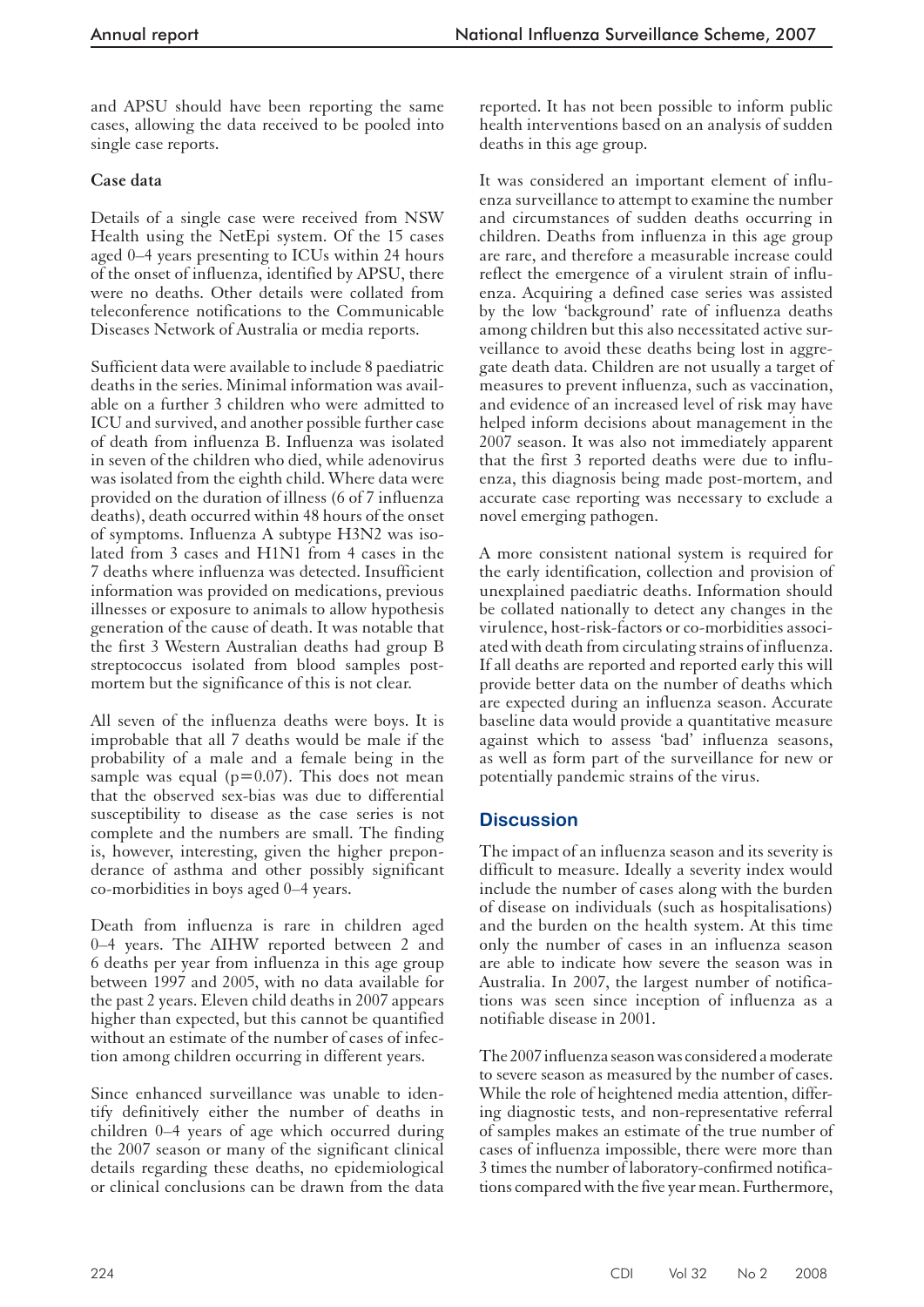an epidemic case load was recorded through ILI surveillance and absenteeism was higher than previous years.

The majority of the Australian isolates analysed at the WHO Influenza Centre were A(H3N2) viruses however, there was a substantial proportion of A(H1N1) viruses co-circulating along with a few B viruses. This was the highest proportion of A(H1N1) viruses that have circulated in Australia since 2001 when they were the predominant strain. Over the next 5 years from 2002 to 2006, the proportion of A(H1N1) strains seen annually in Australia has been  $\langle 1\%, \langle 1\%, 18.8\%, \rangle$  and 3.5%, respectively. Accordingly, the extensive co-circulation of 2 influenza A strains may have contributed to the severity of the influenza season seen in Australia in 2007. Both A(H1N1) and A(H3N2) viruses were isolated from fatal cases involving children under 5 years of age as well as in adults, although any contribution that these influenza infections may have had in these deaths remains to be determined.

Antigenic drift away from the 2007 vaccine strains A/New Caledonia/20/99 and A/Wisconsin/67/2005 was seen for both the influenza A(H1N1) and the A(H3N2) viruses respectively. Antigenic and genetic analysis of these viruses showed the majority of A(H1N1) viruses isolated in Australia in 2007 were more closely related to the reference strain A/Brisbane/59/2007 while the A(H3N2) viruses were more closely related to the reference virus A/ Brisbane/10/2007. Interestingly, in New Zealand the majority of the A(H1N1) strains were still similar to the vaccine strain A/New Caledonia/20/99. Three A(H1N1) strains with the H274Y mutation in the neuraminidase gene were detected in Australian 2007 isolates. This mutation confers oseltamivir (Tamiflu) resistance and appears to have arisen in Europe during the 2007-08 season<sup>7</sup> and was prevalent in a number of countries (e.g. Norway had 67% resistant A(H1) viruses). Few influenza B viruses were isolated in Australia in 2007 (97) and the majority of these (79%) were B/Florida/7/2004 like (B/Yamagata-lineage) while the remaining viruses (21%) were similar to the 2007 vaccine virus, B/Malaysia/2506/2004 (B/Victoria-lineage). This was in contrast to the 2006 season where B/ Malaysia/2506/2004-like viruses predominated. Influenza A(H3N2) and B viruses in New Zealand were similar to those seen in Australia in 2007.

The WHO annual consultation on the composition of influenza vaccines for the Southern Hemisphere, 2008 took place in Geneva from 17–19 September 2007. The recommended composition of influenza virus vaccines for use in the 2008 Southern Hemisphere influenza season was:

- an A/Solomon Islands/3/2006 (H1N1)-like virus;
- an A/Brisbane/10/2007 (H3N2)-like virus;
- a B/Florida/4/2006-like virus.

The recommendation for the 2008 vaccine had changes to all 3 viruses compared to the previous year's Southern Hemisphere vaccine. A further change has been recommended for the 2008–09 Northern Hemisphere influenza vaccine, with the A(H1N1) component being updated to incorporate an A/Brisbane/59/2007-like virus. B/Brisbane/3/2007 is considered an B/Florida/4/2006-like virus and so can be used for the 2008 vaccine instead of B/ Florida/4/2006.

Many sources of data were available to characterise the epidemiology of the 2007 influenza season. However, important opportunities to improve the surveillance data were also identified. These included enhanced data collection to maximise completeness; improved data quality; and opportunities to ease the collection of data. Improved and consistent protocols for data collection would also help to improve the representativeness of information across jurisdictions.

Potential sources of additional data and steps required to improve seasonal influenza surveillance data were identified. These should now be developed, in collaboration with key stakeholders, into specific actions plans with assigned responsibilities to ensure an ongoing improvement process for seasonal influenza surveillance.

Ongoing, continuous improvement of surveillance should be the goal each season, in the knowledge that effective seasonal surveillance will also be an essential precursor to the surveillance of pandemic influenza.

Monitoring influenza through the National Incident Room during the 2007 season offered an excellent opportunity to conduct enhanced surveillance under conditions which were real and potentially serious but not an emergency. It enabled the current state of our surveillance systems to be assessed and opportunities for improvement to be identified. Areas for improvement in the collection and presentation of influenza during outbreaks, as well as the ability to investigate emerging changes in the behaviour of infectious disease were recognised.

# **Acknowledgements**

The authors would like to acknowledge to efforts of the NIR surveillance team who worked to collect the information for this report: Gerard Fitzsimmons,